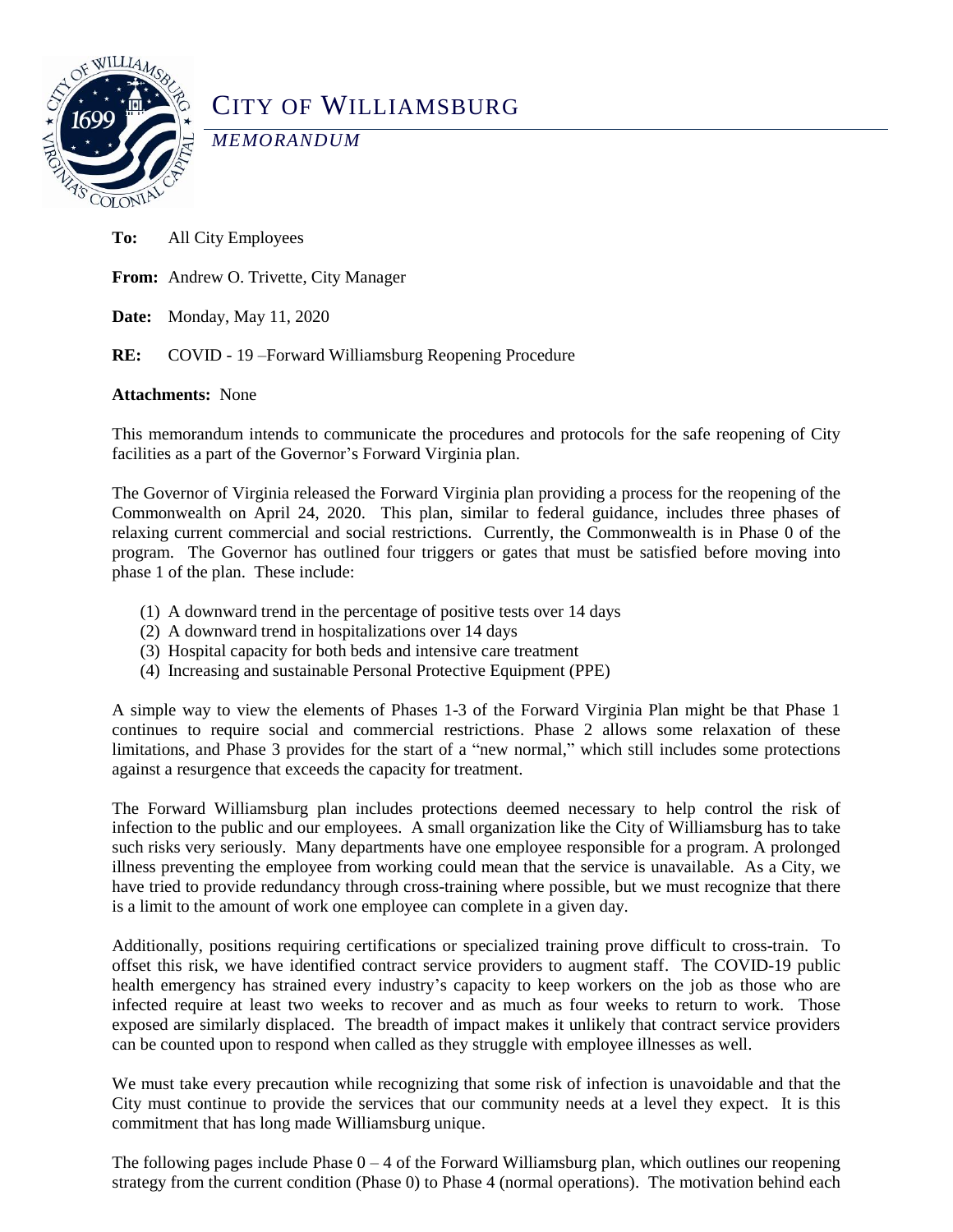phase is to allow empoyees to slowly reacclimate to a new work environment and the public to adjust to a new service model. Each phase intends to mitigate the risk of mass infection to the greatest extent possible. Please review each phase and become familiar with your obligations. The transition between phases will be announced by the City Manager following guidance provided by the Governor of Virginia and the Virginia Department of Health.

Prior to the start of the forward Williamsburg Phase 1, we will conduct manadatory COVID-19 point in time tests for all current employees. The testing will be conducted by the Virginia National Guard in conjunction with the Virginia Department of Health. This testing will be mandatory. We will also offer antibody testing through Velocity Urgent Care, the City's occupational health provider. This test will be optional for every current employee. Both tests will be offered at no cost. Additional information will be provided in the coming days on the testing procedure.

All of us must take this seriously. Some have a low risk of infection and a high likelihood of mild symptoms, while others may be suffering from pre-existing conditions or have loved ones who are most vulnerable to this disease. We must care for the entire city family and do our part to protect each other and our community.

The COVID-19 pandemic has forced decisions to be made that were unanticipated and, in some cases, thought impossible. We have stayed ahead by being nimble in our workplace adjustments. That will continue as we progress through the following phased plan. Changes to these plans are likely and will be communicated when they are required. Your patience and undertsnaing is appreciated.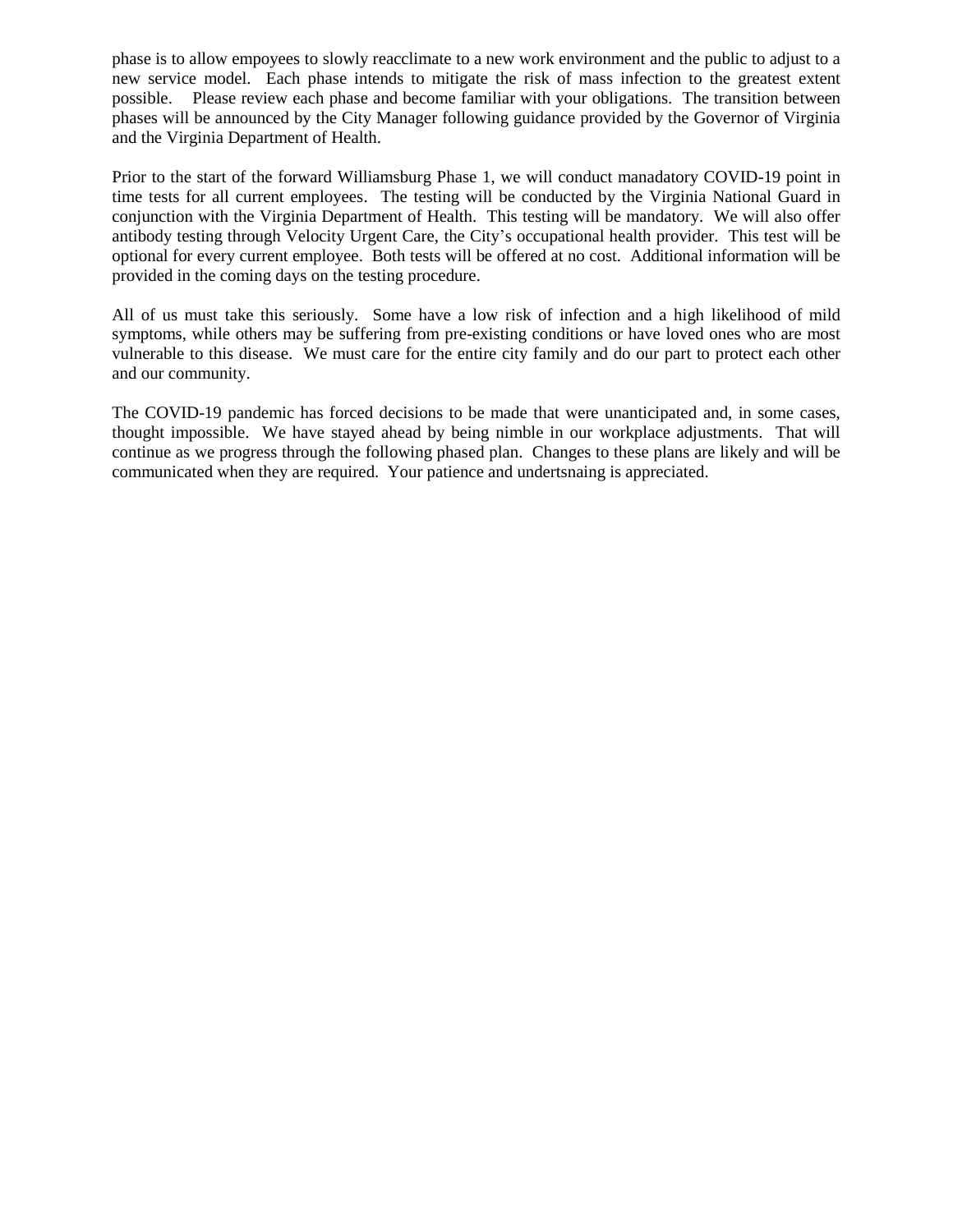# **Phase 0 – Current Condition**

- (1) Employee Procedures
	- **a. Telework** Telework will be mandatory for all eligible employees during Phase 0.
	- **b. Alternate Shifts**  Departments will utilize alternative shift management to minimize the number of employees reporting each day. Department heads will electronically publish a schedule to be shared with each employee. Working Hours will be from 8 am to 4:30 pm. Reporting hours will be from 8:30 am to 4 pm. Fire Department, Police Department, and Public Works shall maintain shift working hours as approved by the department head.
	- **c. Hand Sanitizer** Stations for hand sanitizer will be deployed at each entrance and should be used before exit, and each time you enter a building.
	- **d. Greetings**  Employees will politely decline handshaking or hugs as part of greeting each other or the public and refrain from other standard greeting physical contact that may lead to infection.
	- **e. Meetings**  All meetings of City Council, Boards, and Commissions will be virtual.
	- **f. Face Masks** Every employee shall wear a facemask while in shared spaces. Shared spaces include any area where more than one employee is present. This requirement applies to city contractors and auxiliary staff as well as employees (See Face Mask Policy for more details).
	- **g. Temperature Screen** Every employee, while in a public facility, will have a temperature screen twice daily. The Fire Department will conduct the screen beginning at 8:30 am and again at 2 pm
	- **h. Closed Spaces**  To the extent possible, operating space will be limited. Restricted areas are indicated with signage on doors and door handles. This closure includes some offices, conference rooms, and stairwells.
	- **i. Doors** All internal office doors will remain in an open position to reduce touchpoints.
	- **j. Cleaning** Staff shall disinfect flat surfaces at the end of each workday. Each employee will be responsible for their individual spaces.
	- **k. Touchpoints –** A combination of internal staff and cleaning contractors will disinfect the frequent touchpoints twice daily. This cleaning includes door handles and conference room tables.
	- **l. HR Screen –** Employees who miss work due to illness shall follow the HR Screen protocol of informing their supervisor of their absence, who will contact HR. HR will contact the employee and conduct a COVID-19 screen and determine the next steps in consultation with the City Manager and the infection control officer (See HR Screen Policy for more details).
	- **m. Testing** Employees not eligible to telework may receive an antibody test to determine a point-in-time immunity. This testing should be arranged through HR, who will schedule the testing.
	- **n. Travel and Training –** All business travel outside the region is prohibited and non-virtual training in a group setting is canceled. Personal travel plans out of state should be discussed with supervisors and a period of quarantine or testing may be required prior to returning to work. Training required for certification or job performance maybe approved by the City Manager.
- **(2)** Public Procedures
	- **a.** Public facilities remain closed to the public. All services still available online or alternate means.
	- **b.** c

**Phase 1 on Next Page**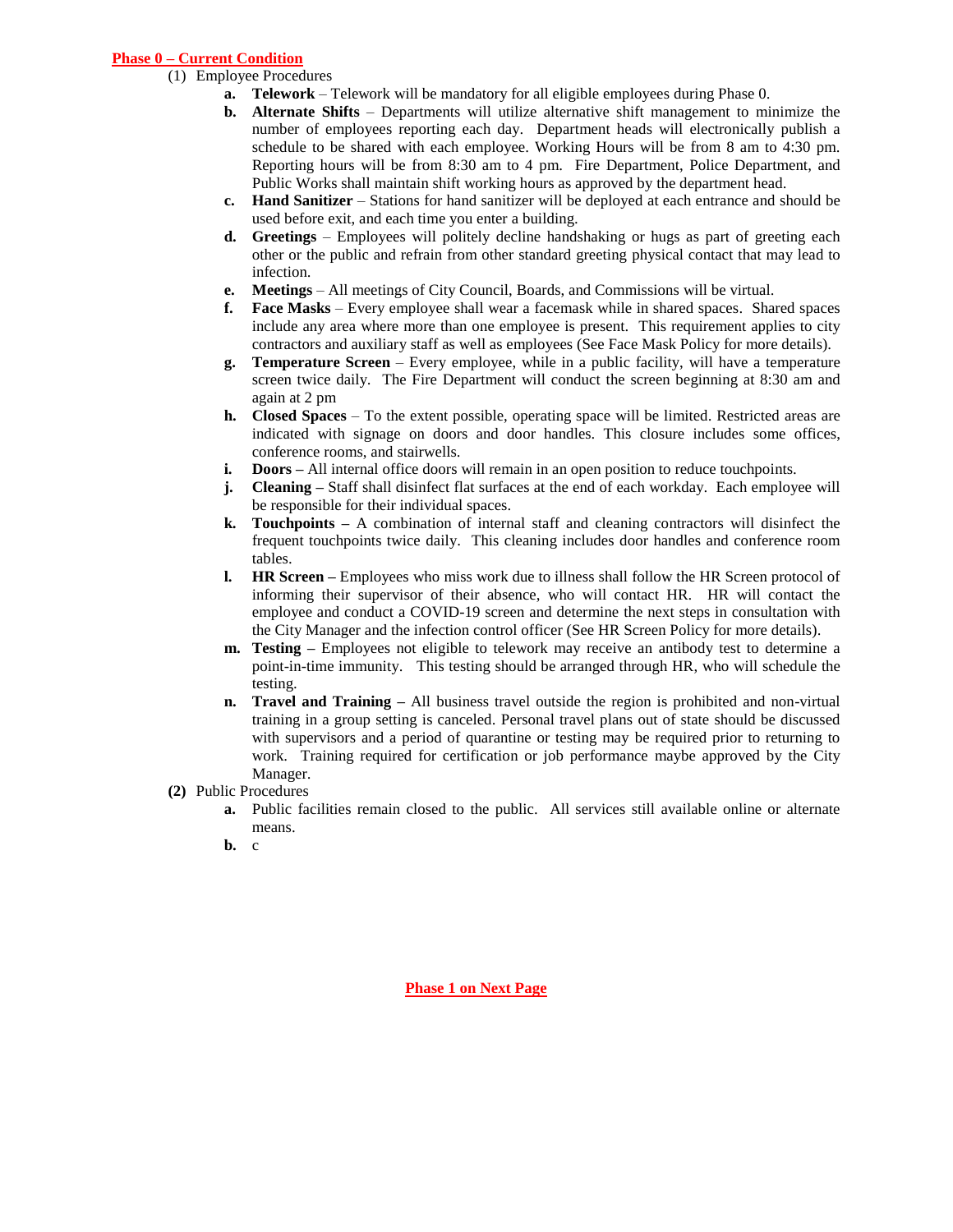# **Phase 1 –Forward Williamsburg**

#### (1) Employee Procedures

- **a. Telework** Telework will be mandatory for all eligible employees during Phase 1. ETeam will report Tuesday and Thursday of each week with in-office hours of 8:30 am to 4:30 pm.
- **b. Alternate Shifts** Departments will utilize alternative shift management to minimize the number of employees reporting each day. Department heads will electronically publish a schedule to be shared with each employee. Working Hours will be from 8 am to 4:30 pm. Reporting hours will be from 8:30 am to 4 pm. Fire Department, Police Department, and Public Works shall maintain shift working hours as approved by the department head.
- **c. Hand Sanitizer** Stations for hand sanitizer will be deployed at each entrance and should be used before exit, and each time you enter the building.
- **d. Greetings**  Employees will politely decline handshaking or hugs as part of greeting each other or the public and refrain from other standard greeting physical contact that may lead to infection.
- **e. Meetings**  All meetings of City Council, Boards, and Commissions will be virtual.
- **f. Face Masks** Every employee shall wear a facemask while in shared spaces. Shared spaces include any area where more than one employee is present. This requirement applies to city contractors and auxiliary staff as well as employees (See Face Mask Policy for more details.)
- **g. Temperature Screen** Every employee, while in a public facility, will have a temperature screen twice daily. Each department will conduct the screen beginning at 8:30 am and again at 2 pm
- **h. Closed Spaces**  To the extent possible, operating space will be limited. Restricted areas are indicated with signage on doors and door handles. This closure includes some offices, conference rooms, and stairwells.
- **i. Doors** All internal office doors will remain in an open position to reduce touch points.
- **j. Cleaning –** Staff shall disinfect flat surfaces at the end of each workday. Each employee will be responsible for their individual spaces.
- **k. Touchpoints –** A combination of internal staff and cleaning contractors will disinfect the frequent touchpoints twice daily. This cleaning includes door handles and conference room tables.
- **l. HR Screen –** Employees who miss work due to illness shall follow the HR Screen protocol of informing their supervisor of their absence, who will contact HR. HR will contact the employee and conduct a COVID-19 screen and determine the next steps in consultation with the City Manager and the infection control officer (See HR Screen Policy for more details).
- **m. Testing** Employees not eligible to telework may receive an antibody test to determine a point-in-time immunity. This testing should be arranged through HR, who will schedule the testing.
- **n. Travel and Training –** All business travel outside the region is prohibited and non-virtual training in a group setting is canceled. Personal travel plans out of state should be discussed with supervisors and a period of quarantine or testing maybe required prior to returning to work.
- **(2)** Public Procedures
	- **a.** Public facilities remain closed to the public. All services still available online or alternate means.
	- **b.** All special events requiring a permit are canceled or as consistent with the published Executive Orders of the Governor.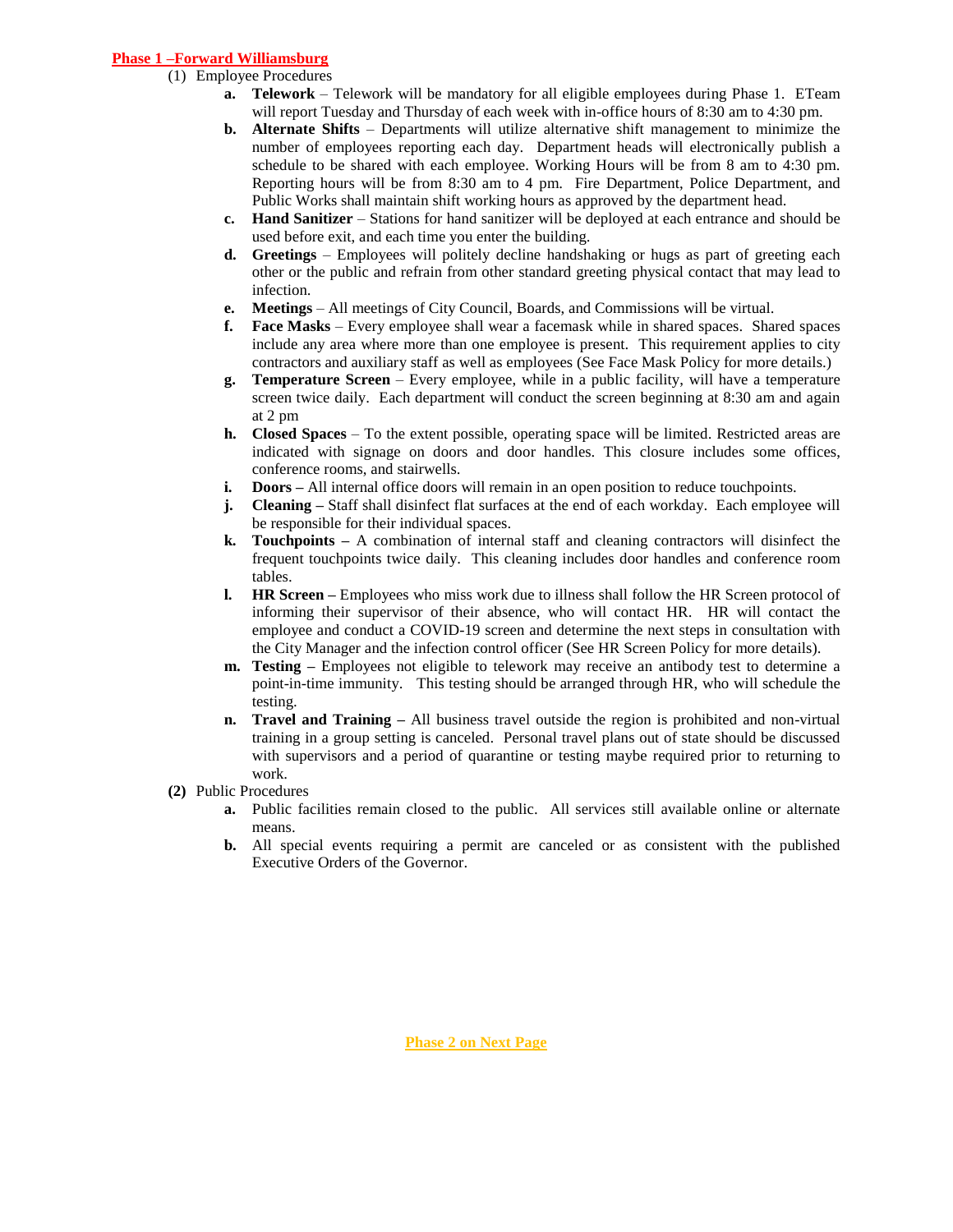### **Phase 2 –Forward Williamsburg**

- (1) Employee Procedures
	- **a. Telework** Telework is mandatory for all non-reporting personnel.
	- **b. Alternate Shifts**  Departments will utilize alternative shift management to minimize the number of employees reporting each day. Department heads will electronically publish a schedule to be shared with each employee. Working Hours will be from 8 am to 4:30 pm. Reporting hours will be from 8:30 am to 4 pm. Fire Department, Police Department, and Public Works shall maintain shift working hours as approved by the department head.
	- **c. Hand Sanitizer** Stations for hand sanitizer will be deployed at each entrance and should be used before exit, and each time you enter the building.
	- **d. Greetings**  Employees will politely decline handshaking or hugs as part of greeting each other or the public and refrain from other standard greeting physical contact that may lead to infection.
	- **e. Meetings**  All meetings of City Council, Boards, and Commissions will be virtual.
	- **f. Face Masks** Every employee shall wear a facemask while in shared spaces. Shared spaces include any area where more than one employee is present. This requirement applies to city contractors and auxiliary staff as well as employees (See Face Mask Policy for more details).
	- **g. Temperature Screen** Every employee, while in a public facility, will have a temperature screen twice daily. Each department will conduct the screen beginning at 8:30 am and again at 2 pm
	- **h. Closed Spaces**  To the extent possible, operating space will be limited. Restricted areas are indicated with signage on doors and door handles. This closure includes some offices, conference rooms, and stairwells.
	- **i. Doors** All internal office doors will remain in an open position to reduce touchpoints.
	- **j. Cleaning** Staff shall disinfect flat surfaces at the end of each workday. Each employee will be responsible for their individual spaces.
	- **k. Touchpoints –** A combination of internal staff and cleaning contractors will disinfect the frequent touchpoints twice daily. This cleaning includes door handles and conference room tables.
	- **l. HR Screen –** Employees who miss work due to illness shall follow the HR Screen protocol of informing their supervisor of their absence, who will contact HR. HR will contact the employee and conduct a COVID-19 screen and determine the next steps in consultation with the City Manager and the infection control officer (See HR screen Policy for more details).
	- **m. Testing** Employees not eligible to telework may receive an antibody test to determine a point in time immunity. This testing should be arranged through HR, who will schedule the test.
	- **n. Travel and Training –** All business travel outside the state is prohibited and non-virtual training in a group setting is canceled. Specific requests for travel out of state and required training may be approved by the City Manager. Personal travel plans out of state should be discussed with supervisors and a period of quarantine or testing maybe required prior to returning to work.
	- **o. Daycare** Recognizing that employee's childcare plans have been disrupted for the spring and summer months, we will provide a solution. The City's Parks and Recreation Department will be offering daycare to employees who need care for children six months – 12 years of age. The program is being provided for free to all employees. The program uses social distancing standards to the greatest extent possible, includes twice-daily temperature screenings and frequent disinfecting/hand washing. More details are available on the plan through Human Resources.
- **(3)** Public Procedures
	- **a.** Public buildings remain closed to the public. All services still available online or alternate means.
	- **b.** Special events may proceed if an infection management plan is submitted to and approved by the City Manager.
	- **c.** Parks and playgrounds reopen with some services not available. Rental services for facilities and equipment will not be offered. Entrance fees will be waived, and no staff will be available to the public.

**Phase 3 on Next Page**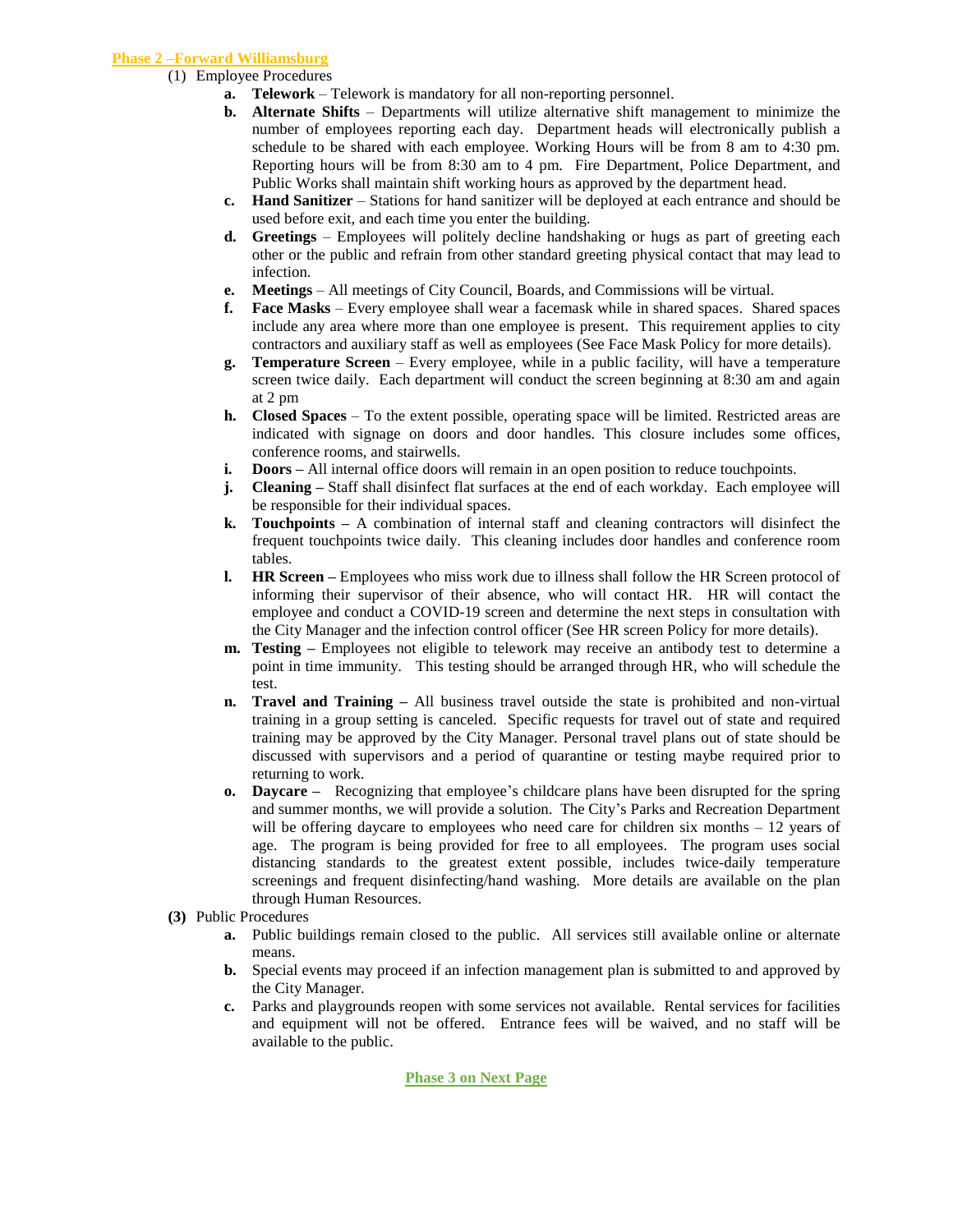#### **Phase 3 –Forward Williamsburg**

- (1) Employee Procedures
	- **a. Telework** Telework is available for high-risk personnel. Employees concerned with the risk of infection due to age or pre-existing condition shall notify their supervisor and disclose the nature of the concern, including illness and request accommodation. The Department Head will determine telework eligibility based on the availability of telework and the level of safety offered by the in-person work environment.
	- **b. Hand Sanitizer** Stations for hand sanitizer will be deployed at each entrance and should be used before exit, and each time you enter the building.
	- **c. Greetings**  Employees will politely decline handshaking or hugs as part of greeting each other or the public and refrain from other standard greeting physical contact that may lead to infection.
	- **d. Meetings**  All meetings of City Council, Boards, and Commissions may be in person with appropriate social distancing for setaing and limited public attendance.
	- **e. Face Masks** Every employee shall wear a facemask while in shared spaces. Shared spaces include any area where more than one employee is present. This requirement applies to city contractors and auxiliary staff (See Face Mask Policy for more details).
	- **f. Distance**  When possible, maintain at least six feet in separation from person to person. When meeting in-person, use an office or conference space that allows proper spacing. The Community Building and Stryker Center may be used as needed.
	- **g. Temperature Screen** Every employee, while in a public facility, will have a temperature screen twice daily. Each department will conduct the screen beginning at 8:30 am and again at 2 pm
	- **h. Closed Spaces** All spaces shall be open for internal use.
	- **i. Doors** All internal office doors will remain in an open position to reduce touchpoints.
	- **j. Cleaning** Staff shall disinfect flat surfaces at the end of each workday. Each employee will be responsible for their individual spaces.
	- **k. Touchpoints –** A combination of internal staff and cleaning contractors will disinfect the frequent touchpoints twice daily. This cleaning includes door handles and conference room tables.
	- **l. HR Screen –** Employees who miss work due to illness shall follow the HR Screen protocol of informing their supervisor of their absence, who will contact HR. HR will contact the employee and conduct a COVID-19 screen and determine the next steps in consultation with the City Manager and the infection control officer (See HR Screen Policy for more details).
	- **m. Testing –** Employees not eligible to telework may receive an antibody test to determine pointin-time immunity. This testing should be arranged through HR, who will schedule the test.
	- **n. Travel and Training –** All business travel outside the state is discouraged and necessary training in a group setting should be limited. Specific requests for travel out of state may be approved by the City Manager. Personal travel plans out of state should be discussed with supervisors and a period of quarantine or testing maybe required prior to returning to work.
	- **o. Daycare –** Recognizing that employee's childcare plans have been disrupted for the spring and summer months, we will provide a solution. The City's Parks and Recreation Department will be offering daycare to employees who need care for children six months  $-12$  years of age. The program is being provided for free to all employees. The program uses social distancing standards to the greatest extent possible, includes twice-daily temperature screenings and frequent disinfecting/hand washing. More details and registration are available on the plan through Human Resources.
- **(4)** Public Procedures
	- **a. General** Public buildings are open to the public. All services still available online or alternate means.
	- **b. P&R** Parks, and playgrounds open to the public. Rental services resume.
	- **c. Control** Occupancy of Public Facilities will be limited using a service queue. At the lobby of each facility, a kiosk will offer check-in (a web portal will also be available) to request service for a specific department. The patron will take a pager and will be altered by text or page that they may enter the building and proceed to the requested department.
	- **d. Face Masks** Every patron shall wear a facemask while in shared spaces. Shared spaces include any area where more than one person is present.
	- **e. Special Events –** Events may proceed if an infection management plan is submitted to and approved by the City Manager.
	- **f. Distance –** Each service counter shall be equipped with a shield or barrier for employee and public safety. Spaces shall be noted on the floor representing safe queuing locations. When possible, maintain at least six feet in separation. In-person meetings should use an office or conference space that allows proper spacing. The Community Building and Stryker Center may be used as needed.